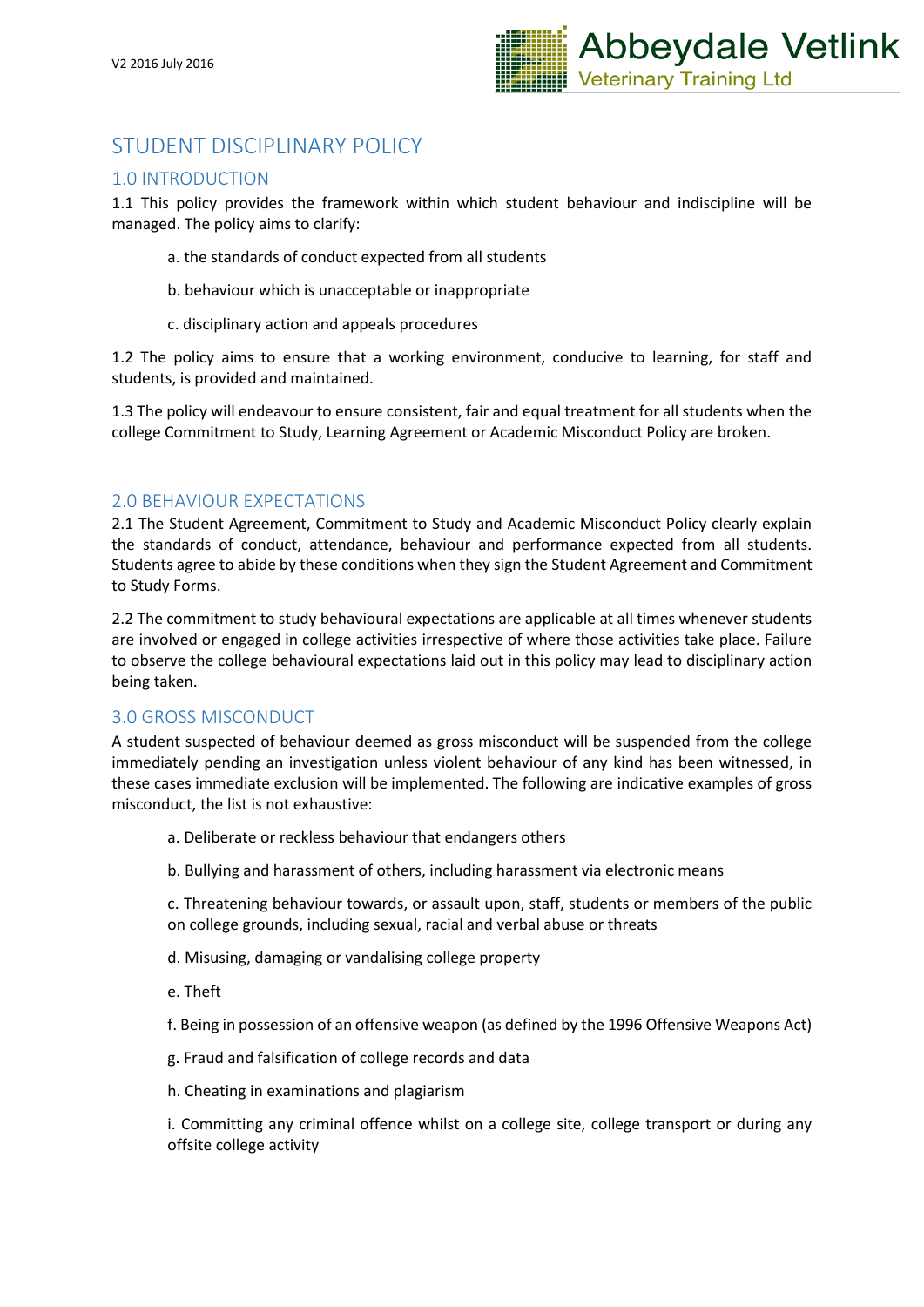

j. Seriously unruly or disruptive behaviour in a classroom, refectory, learning centre, workshop, etc.

k. Repeated disregard of the Commitment to Study

l. Being under the influence or in possession of alcohol, illegal drugs or other nonprescribed

mood or behaviour altering substance

m. Abuse of car parking facilities, including dangerous and reckless driving on college grounds

## 4.0 CRIMINAL OFFENCES

If a member of staff has a genuine reason to believe that a student has committed a criminal offence, he / she should refer such issues to a senior post holder who will decide if the Police will be called. The college will then suspend the student until the outcome of police enquiry is available. However, the college is not bound by the results of any criminal proceedings against students in terms of the way it implements its own disciplinary procedures.

## 5.0 COLLEGE ROLES

5.1 Directors: Will become involved at any stage in the disciplinary process, including the issuing of warnings, suspending and excluding students. All recommendations for permanent exclusion are made to the Directors who makes the final decision.

5.2 Directors: Are responsible for safeguarding matters where students under 19 (or vulnerable adults) are at risk of serious harm as defined in the Safeguarding Policy. The Directors will take the lead at the exclusion stage and undertake investigations where violence has been witnessed and students recommended for permanent exclusion. The Directors will issue written permanent exclusion letters where supported by the evidence collated.

5.3 Directors: Have responsibility for issuing verbal and written warnings and working with students to ensure that further or more serious disciplinary incidents do not occur. They are also responsible for setting and reviewing behavioural targets. Directors also have responsibility for ensuring that the necessary staff receive appropriate information. Directors are able to suspend students and chair disciplinary meetings.

5.4 All Members of Staff: Have responsibility for issuing reprimands and for compliance with the procedures outlined in this document.

5.5 Curriculum Administrators (CA): Arrange disciplinary meetings, prepare and send letters and liaise with students and practices by telephone. If a learner is under the age of eighteen they may liase with parents. Administrators will also collate report information, attendance registers and witness statements. CAs will minute all disciplinary meetings.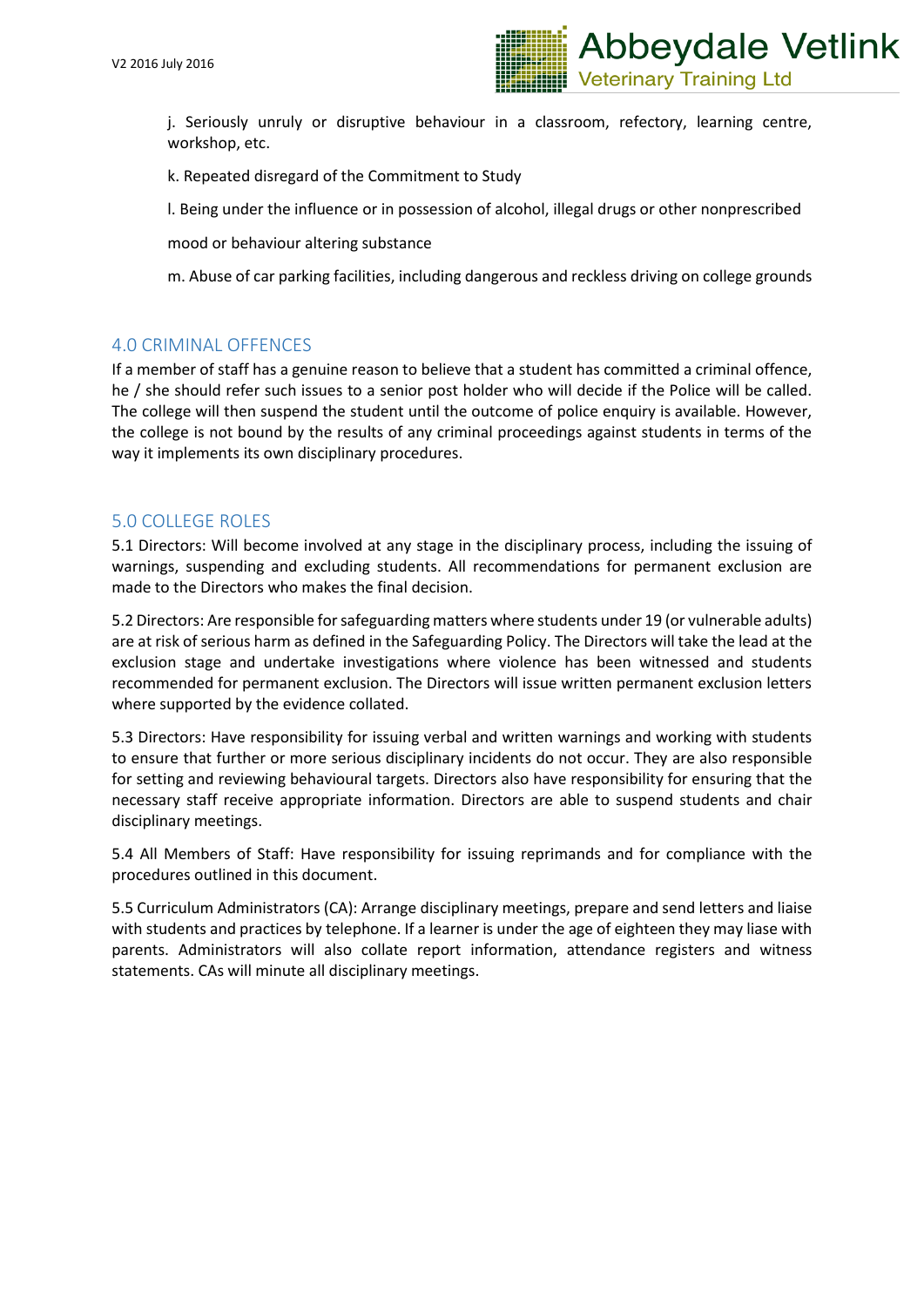

# 6.0 PROCEDURE FOR DISCIPLINARY ACTION

| <b>Process</b> | <b>Action to be taken</b>                                                         | <b>Responsibility</b> |
|----------------|-----------------------------------------------------------------------------------|-----------------------|
| Informal       | Any member of staff can issue an informal caution<br>1.                           | All                   |
|                | Meet with student and create improvement action plan<br>2.                        | All                   |
|                | Set and review plan and update targets if necessary<br>3.                         | All                   |
|                | Refer to Cause for Concern<br>4.                                                  | All                   |
| Cause          | 1. Carried out by Director/CA                                                     | Director/CA           |
| for            | 2. Verbal warning issued by Director / CA                                         |                       |
| Concern        | <b>Complete Cause for Concern</b><br>3.                                           |                       |
|                | A suitable disciplinary action may be<br>4.                                       |                       |
|                | Action plan with targets and review date<br>5.                                    |                       |
|                | 6. Review outcomes                                                                |                       |
|                | No further action due to improvement<br>7.                                        |                       |
|                | If no improvement refer to Stage 1<br>8.                                          |                       |
| Stage 1        | Carried out by Curriculum Operational Manager (or if<br>1.                        | Director              |
|                | unavailable a                                                                     |                       |
|                | 2. Director)                                                                      |                       |
|                | Letter to inform student of Stage 1 process and why, with<br>3.                   |                       |
|                | reasonable notice of disciplinary. Parent / Guardian informed                     |                       |
|                | unless 19+                                                                        |                       |
|                | 4. Chaired by Director                                                            |                       |
|                | Evidence assembled by Director<br>5.                                              |                       |
|                | Student is accompanied, not represented, by relevant support<br>6.                |                       |
|                | Make judgement based on evidence<br>7.                                            |                       |
|                | Write to relevant parties and record outcome. Possible<br>8.                      |                       |
|                | outcomes:<br>9.                                                                   |                       |
|                | No further action<br>$\bullet$                                                    |                       |
|                | Written Warning with conditions to adhere to for continuing<br>$\bullet$<br>study |                       |
|                | A suitable disciplinary action may be imposed (see 7.3 h)                         |                       |
|                | 10. Action plan with targets and review date.                                     |                       |
|                | 11. Following review: no further action due to improvement or no                  |                       |
|                | improvement and refer to Stage 2                                                  |                       |
|                | 12. If the student fails to attend the disciplinary hearing, they will            |                       |
|                | be given one opportunity to attend a re-scheduled hearing. If                     |                       |
|                | they fail to attend the re-scheduled hearing, then a decision                     |                       |
|                | will be made in their absence.                                                    |                       |
| Stage 2        | Carried out by Director<br>1.                                                     | Director              |
|                | 2. Letter to inform student of Stage 2 and why, with reasonable                   |                       |
|                | notice of interview. Parent / Guardian informed unless 19+                        |                       |
|                | Evidence assembled by Director (if not chair, 24 hours<br>3.                      |                       |
|                | inadvance) and presented                                                          |                       |
|                | Student accompanied, not represented, by relevant support<br>4.                   |                       |
|                | Make judgement based on evidence<br>5.                                            |                       |
|                | Possible outcomes:<br>6.                                                          |                       |
|                | No further action<br>$\bullet$                                                    |                       |
|                | Final Written Warning with conditions to adhere to<br>٠                           |                       |
|                | for continuing study                                                              |                       |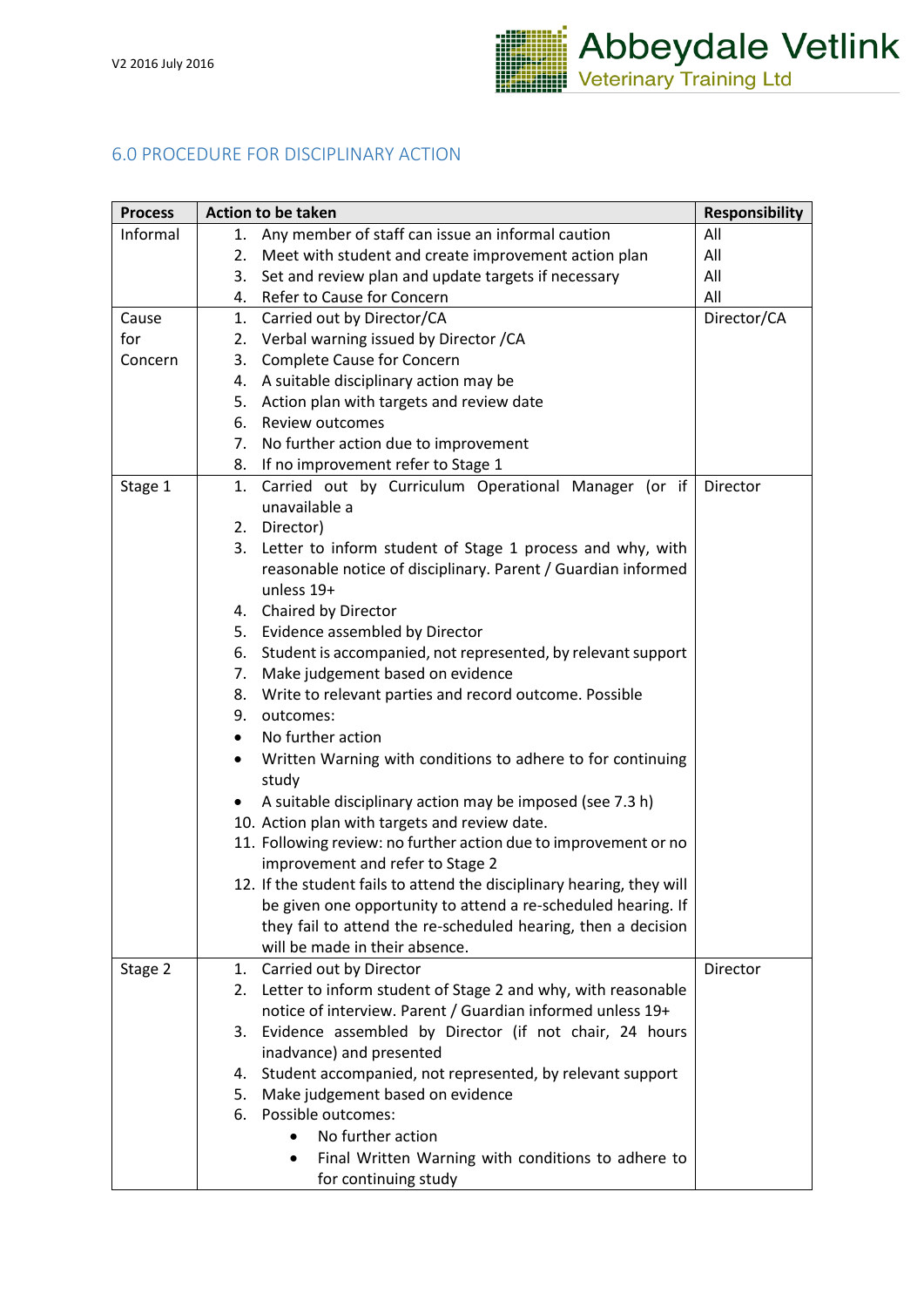

| A suitable disciplinary action may be imposed (see 7.4<br>$\bullet$      |
|--------------------------------------------------------------------------|
| n)                                                                       |
| Recommend permanent exclusion<br>$\bullet$                               |
| Further action plan with targets and review date<br>7.                   |
| Write to relevant parties. Record outcome.<br>8.                         |
| If the student fails to attend the disciplinary hearing, they will<br>9. |
| be given one opportunity to attend a re-scheduled hearing. If            |
| they fail to attend the re-scheduled hearing, then a decision            |
| will be made in their absence.                                           |

# 7.0 STAGES OF DISCIPLINARY ACTION

## 7.1 Informal Action Stage: Informal Reprimand

It is the responsibility of all members of staff to challenge minor incidents e.g. boisterous behaviour in corridors, being unnecessarily loud, littering. Mention should be made of the inappropriateness of that behaviour in public places for example and a reprimand should be given by the member of staff. Where this occurs more than once it must be recorded as a "note" in the learners file and an appropriate action be set and subsequently reviewed.

### 7.2 Formal Action Stages: Cause for Concern

a. Director will meet with a student who is persistently receiving informal reprimands or whose behaviour is considered a cause for concern. If appropriate a Verbal Warning will be issued by the Director or Curriculum Administrator.

b. The details must be recorded as a "Cause for Concern" and should contain the reason for the disciplinary action and include SMART target to address and arrest the problem.

c. The target(s) will be reviewed within the timescales set and this may result in no further action or an escalation if targets are not met.

d. If appropriate a suitable disciplinary action may be imposed. For example this may be a temporary (24 hour) suspension, classroom tidying etc. There could also be some form of restorative justice action, such as apologising, replacing damaged items etc. Such punishments will be proportionate and time limited.

### 7.3 Formal Action Stages: Stage 1

a. If the student continues to contravene the Commitment to Study, fails to meet any conditions attached to a previous warning or if further indiscipline occurs then they will move to Stage 1.

b. Students and parents / guardians (if under 19) will be invited by the CA to a Stage 1 disciplinary meeting chaired by the Director. Their role is a supportive one and they are not a representative. If a student's parent / guardian is unable to attend then the student can bring another adult or suitable support. If requested in advance, a member of staff may attend to support an under 19 student.

c. If the student fails to attend the disciplinary hearing, they will be given one opportunity to attend a re-scheduled hearing. If they fail to attend the re-scheduled hearing, then a decision will be made in their absence.

d. The CA will prepare a pack to include any written evidence, student attendance report and copies of letters sent. The pack must reach the chair 48 hours before the meeting is scheduled.

e. The Curriculum Operational Manager or Director will chair the meeting and present evidence as well as an overall description of the student's behaviour, attendance and progress on the programme.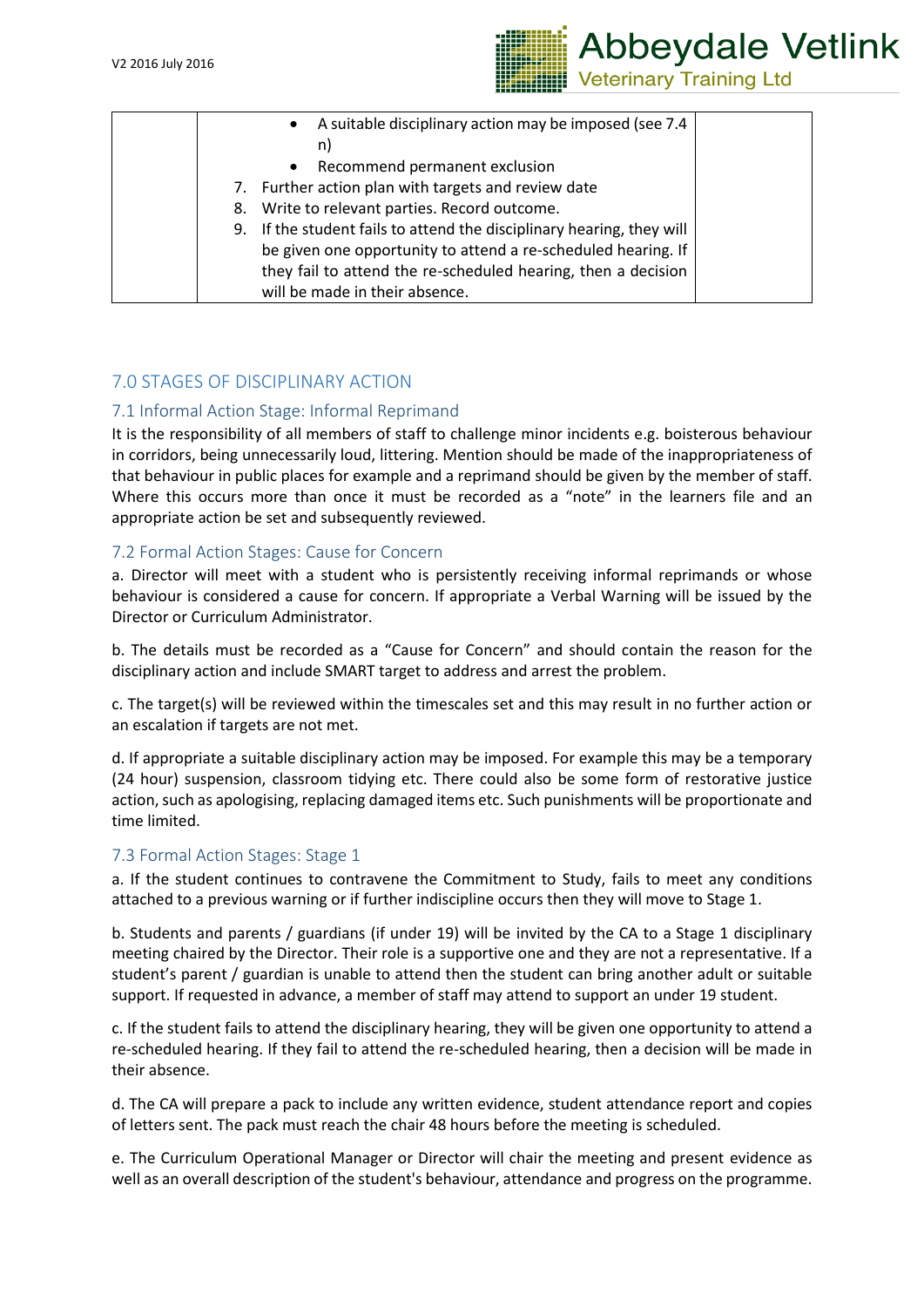

The student will be allowed to respond to the Director's comments, present any mitigating circumstances and explain their desired outcome. Consideration must be taken for the student admitting wrong-doing and showing remorse. This meeting will be minuted by the Director or Curriculum Administrator.

f. In all cases the student and parent / guardian / employer will receive a copy of the outcome decision in writing, together with any requirements or conditions for return. Possible outcomes will be: no action, a verbal or a written warning being issued. The Curriculum Administrator will prepare and send the letter to the student and copy the parent / guardian / employer (if appropriate).

g. A copy of all the letters, investigation report, meeting notes and any other relevant paperwork to be given to the Curriculum Administrators for recording and uploading in the Disciplinary Log to provide a clear evidence trail. The Curriculum Operational Manager or Director and student will meet to discuss the conditions for the Stage 1 meeting outcome and produce an action plan, which will be required to address the problem.

h. The action plan will be reviewed by the Director and the student, within the specified deadline set and this may result in no further action or an escalation if targets are not met.

i. If appropriate, a suitable disciplinary action may be imposed. For example this may be a temporary (24 hour) suspension, classroom tidying etc. There could also be some form of restorative justice action, such as apologising, replacing damaged items etc. Such punishments will be proportionate and time limited.

### 7.4 Formal Action Stages: Stage 2

a. All potential acts of gross misconduct will be dealt with directly as Stage 2, bypassing Cause for Concern or stage 1.

b. If a student persists in contravening the college Commitment to Study, fails to meet the conditions associated with a Stage 1 meeting or a serious misbehaviour has occurred, then a further disciplinary meeting will be held.

c. All students involved will be suspended by the Director with immediate effect pending investigation, informing parent / guardians of any students under 18 by telephone.

d. Students and parents / guardians (if under 18) will be invited by the CA to a disciplinary meeting chaired by the Director. Their role is a supportive one and they are not a representative. If a student's parent/guardian is unable to attend then the student can bring another adult or suitable support. If advised in advance a member of staff may attend to support an under 18 student. If appropriate an CA may chair this meeting in the absence of the Director.

e. If the student fails to attend the disciplinary hearing, they will be given one opportunity to attend a re-scheduled hearing. If they fail to attend the re-scheduled hearing, then a decision will be made in their absence.

f. The Director will carry out an investigation and the Curriculum Administrator will include it in a pack along with any evidence, student attendance report and copies of letters sent. The pack must reach the chair 48 hours before the meeting is scheduled.

g. The Director will chair the meeting and present evidence as well as an overall description of the student's behaviour, attendance and progress on the programme. The student will be allowed to present their case, any mitigating circumstances and their desired outcome. Consideration must be taken for the student admitting wrong-doing and showing remorse. This meeting is minuted by the Curriculum Administrator.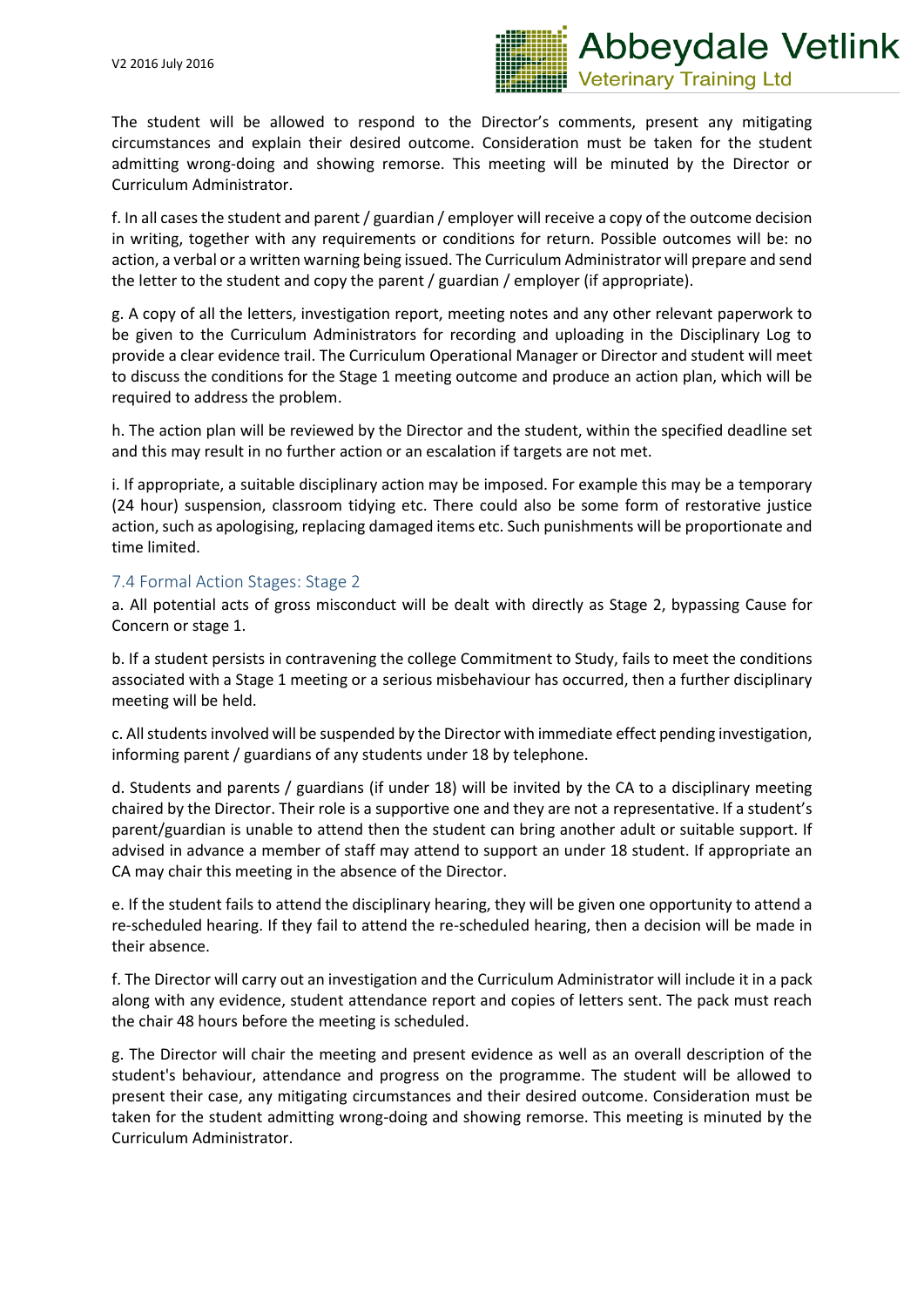

h. Following the meeting the student may be asked to leave the room (with any accompanying parent / guardian support) or be sent home pending a decision. Following considerations the chair will invite the student (and accompanying adults) back to the room to hear the outcome if they are waiting.

i. Possible outcomes will be: no further action, a further written warning, a final written warning or a recommendation to the Director for exclusion. All of this information must be recorded and uploaded onto the disciplinary log prior to any decisions being made regarding the outcome of the process. A clear precise chronology to include:

- Days, dates, times of the incident or reason for the disciplinary action
- Day, dates, times of interviews with the student who is subject to the disciplinary process
- Day, dates, times of interviews with any witnesses

Minutes of meetings to include:

- Days, dates, times.
- Names of those present.
- Question asked and who asked them
- Responses to questions

Copies of any correspondence:

- Suspension letters
- Disciplinary meeting letters

Any other relevant information including:

- Witness statements
- Reports
- Any previous disciplinary issues and the actions taken

j. Recommendations for permanent exclusion or summary exclusion will not be considered by the Deputy Principal without this information being available.

k. In cases of alleged violence the Safeguarding Manager will carry out the investigation and collate the evidence.

l. Recommendations for exclusion are presented by the Director. The Director will make the final decision.

m. In all cases the student and parent / guardian / employer will receive a copy of the outcome decision in writing, together with any requirements or conditions for return and whether there is no action, a verbal, written or final written warning being issued. The Curriculum Administrator will prepare and send the letter to the student and copy the parent (if appropriate) unless it is an exclusion which will be prepared by the Director.

n. Where a warning has been issued the Director and student will meet to discuss the conditions for the Stage 2 meeting and produce an action plan which will be required to address and arrest the problem.

o. A copy of all the letters, investigation report, meeting notes and any other relevant paperwork to be given to the Directos for flagging and recording and uploading in the Disciplinary log to provide a clear evidence trail.

p. The details will be recorded. The action plan will be reviewed by the Director and the student within the timescales set and this may result in no further action or a further Stage 2 meeting if targets are not met.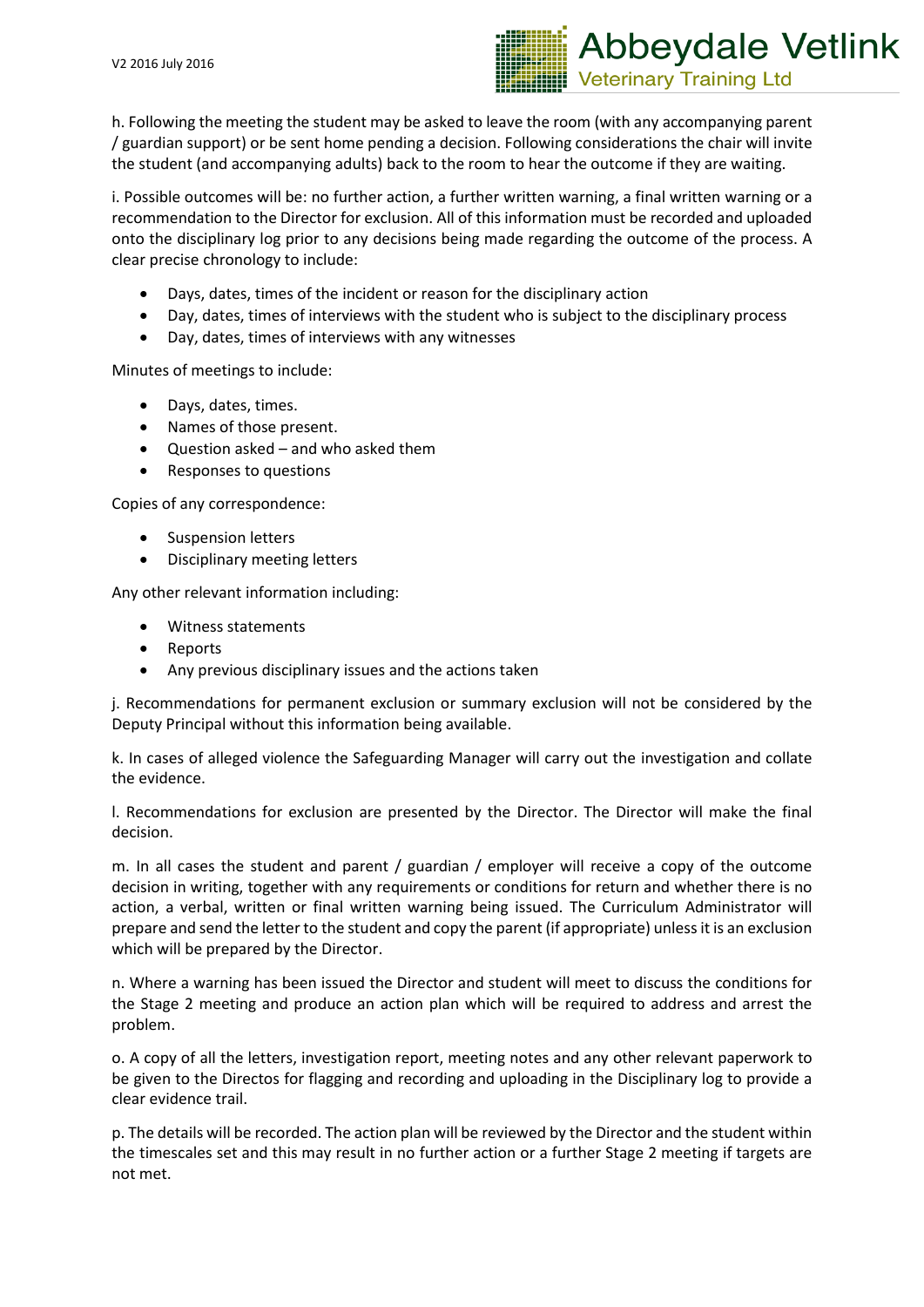

q. If appropriate a suitable disciplinary action may be imposed. For example this may be a temporary (24 hour) suspension, classroom tidying etc. There could also be some form of restorative justice action, such as apologising, replacing damaged items etc. Such punishments will be proportionate and time limited.

## 7.5 Formal Action Stages: Permanent Exclusion

a. If a student commits an act of violence on college property or on a college supervised trip, fails to meet the conditions associated with a final written warning, or their behaviour and actions are deemed to be gross misconduct, the student may be permanently excluded.

b. Students can only be excluded by the Director. Acts of violence will be investigated by the before final decisions are made. The reason for the exclusion will be explained to the student in writing with a copy also going to parents / guardians / employers where appropriate.

c. In exceptional circumstances the Directors may summarily exclude, or cancel the enrolment of a student. Cancellation of enrolment will be where extreme unacceptable behaviour is displayed within two weeks of first attendance on their study programme. Summary exclusion will only occur where there is clear, incontrovertible evidence of an act of such serious gross misconduct that it would only result in permanent exclusion. A student who has been summarily excluded may lodge an appeal to the CEO.

## 7.6 Excluded Students re-applying to the college

A student excluded from the college may be re-admitted, but not usually until the commencement of the next academic year. Re-admission will depend upon authorisation from the appropriate Director after a interview and consultation has taken place. If the student is accepted to study, a formal agreement will be issued with criteria clearly stating the conditions that must be met by the student. Should the student not meet the criteria after a review of the agreement then the student will be asked to leave the college. An excluded student must not attend any Abbeydale Vetlink Veterinary Training Ltd site during the term of the exclusion. Failure to comply with this condition will be taken into account when any subsequent re-admission application is considered.

### 8.0 APPEALS PROCEDURE

8.1 Students can appeal against disciplinary action taken, for example if they believe they have not been treated fairly. Appeals should be made in writing within 10 working days of the date of the warning, stating the reason for appeal, to the Directors. An appeal hearing will be convened and the Director will decide on the appeal outcome and give his/her decision in writing within 10 working days.

8.2 The student, in her / his letter, should clearly state the grounds for the appeal which must be additional evidence, mitigation, unfair treatment or a failure to follow process.

8.3 A student who has appealed against exclusion is not allowed to attend the college, or to enter onto any college site or vehicle whilst awaiting his / her appeal. Any breach of this condition will be taken into account at any subsequent appeal meeting.

### 9.0 EXCEPTIONS

9.1 The college reserves the right to make exceptions to this policy where the Directors deem it to be in the best interest of the student or the college.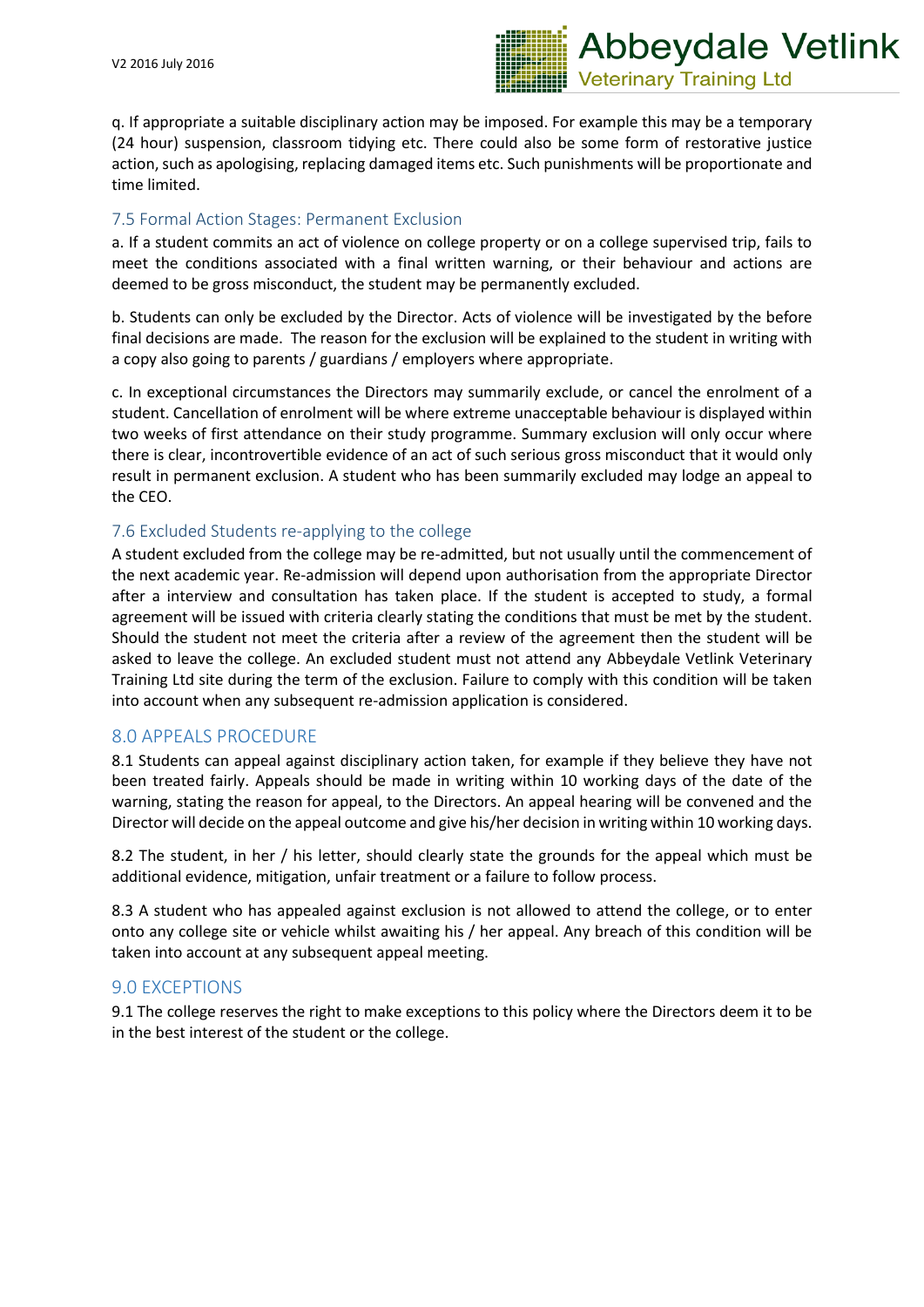Our Ref: Initials/ pathway where document is saved

Day, Month, Year

**Private & Confidential**

Name

Address

Dear Name

I am writing to inform you that you have been suspended from college with immediate effect (or date if different from date of letter), for your reason e.g.

- Suspected breach of the Assessment Misconduct Policy
- **•** Persistently disruptive behaviour
- Poor attendance and / or punctuality
- Failure to make sufficient progress on the study programme
- Failure to meet targets set

You are required to attend a Stage 1 formal disciplinary meeting on date at time. Please report to reception on your arrival. The hearing will be chaired by an appropriate member of staff and you must be accompanied by a parent or guardian. If your parent / guardian is not present you may bring a suitable supportive adult or advise us if you would like a member of staff to be present, subject to their availability.

Please note that if you fail to attend this meeting, you will be given one opportunity to attend a rescheduled hearing. However, if you fail to attend the re-scheduled hearing, then a decision will be made in your absence. Following the disciplinary hearing you will remain suspended until you receive formal notification of the outcome which will be confirmed in writing.

Whilst you are suspended you must not attend any Abbeydale Vetlink Veterinary Training sites, other than for your disciplinary hearing.

Please find enclosed a copy of the student disciplinary policy.

Yours sincerely

**Name of Director Job Title** Copy: Employer Parent / Guardian **Abbeydale Vetlink** 

Suspension Letter under 19 (insert date)

Stage 1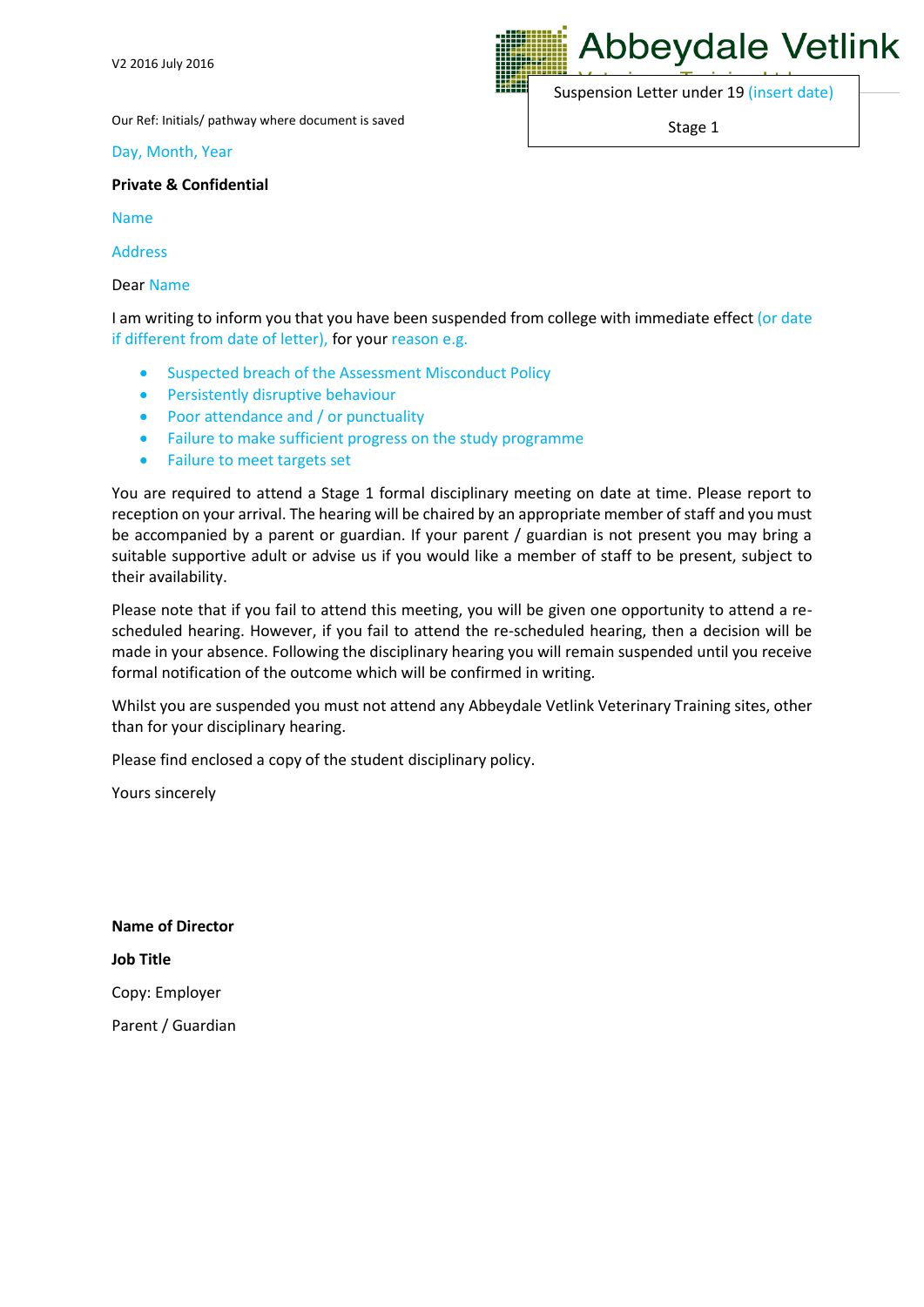

SUSPENSION LETTER OVER 19 ON insert date

STAGE 1

Our Ref: Initials/ pathway where document is saved

Day, Month, Year

**Private & Confidential**

Name

Address

Dear Name

I am writing to inform you that you have been suspended from college with immediate effect (or date if different from date of letter), for your reason e.g.:

- Suspected breach of the Assessment Misconduct Policy
- **•** Persistently disruptive behaviour
- Poor attendance and / or punctuality
- Failure to make sufficient progress on the study programme
- Failure to meet targets set

You are required to attend a Stage 1 formal disciplinary meeting on date at time. Please report to reception on your arrival. The hearing will be chaired by an appropriate member of staff and you may bring a suitable supportive adult or advise us if you would like a tutor to be present, subject to their availability.

Please note that if you fail to attend this meeting, you will be given one opportunity to attend a rescheduled hearing. However, if you fail to attend the re-scheduled hearing, then a decision will be made in your absence.

Following the disciplinary hearing you will remain suspended until you receive formal notification of the outcome which will be confirmed in writing. Whilst you are suspended you must not attend any Abbeydale Vetlink Veterinary Training sites, other than for your disciplinary hearing.

Please find enclosed a copy of the student disciplinary policy.

Yours sincerely

**Name of Director Job Title** Copy: Employer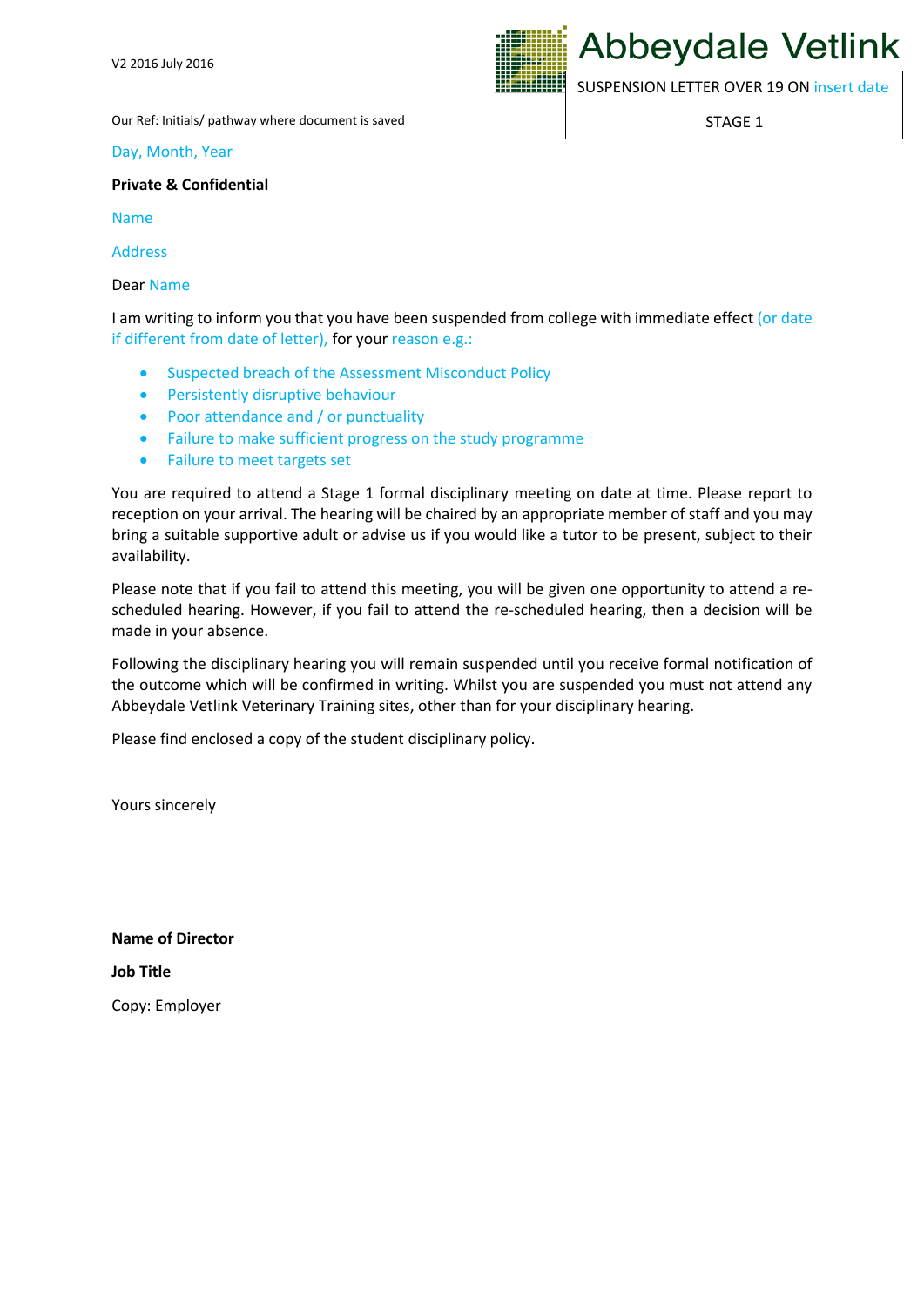

Stage 2

Our Ref: Initials/ pathway where document is saved

Day, Month, Year

**Private & Confidential**

Name

Address

#### Dear Name

I am writing to inform you that you have been suspended from college with immediate effect (or date if different from date of letter), for your reason e.g.:

- Involvement in a violent incident whilst on college premises on DATE
- Suspected breach of the Assessment Misconduct Policy
- **•** Persistently disruptive behaviour
- Poor attendance and / or punctuality
- Failure to make sufficient progress on the study programme
- Failure to meet targets set or to comply with stage 1 conditions

You are required to attend a Stage 2 formal disciplinary meeting on date at time. Please report to reception on your arrival. The hearing will be chaired by a Director and you must be accompanied by a parent or guardian. If your parent / guardian is not present you may bring a suitable supportive adult or advise us if you would like a tutor to be present, subject to their availability.

Please note that if you fail to attend this meeting, you will be given one opportunity to attend a rescheduled hearing. However, if you fail to attend the re-scheduled hearing, then a decision will be made in your absence.

Following the disciplinary hearing you will remain suspended until you receive formal notification of the outcome which will be confirmed in writing.

Whilst you are suspended you must not attend any Abbeydale Vetlink Veterinary Training sites, other than for your disciplinary hearing.

Please find enclosed a copy of the student disciplinary policy.

Yours sincerely

Name of Director Job Title Copy: Employer

Parent / Guardian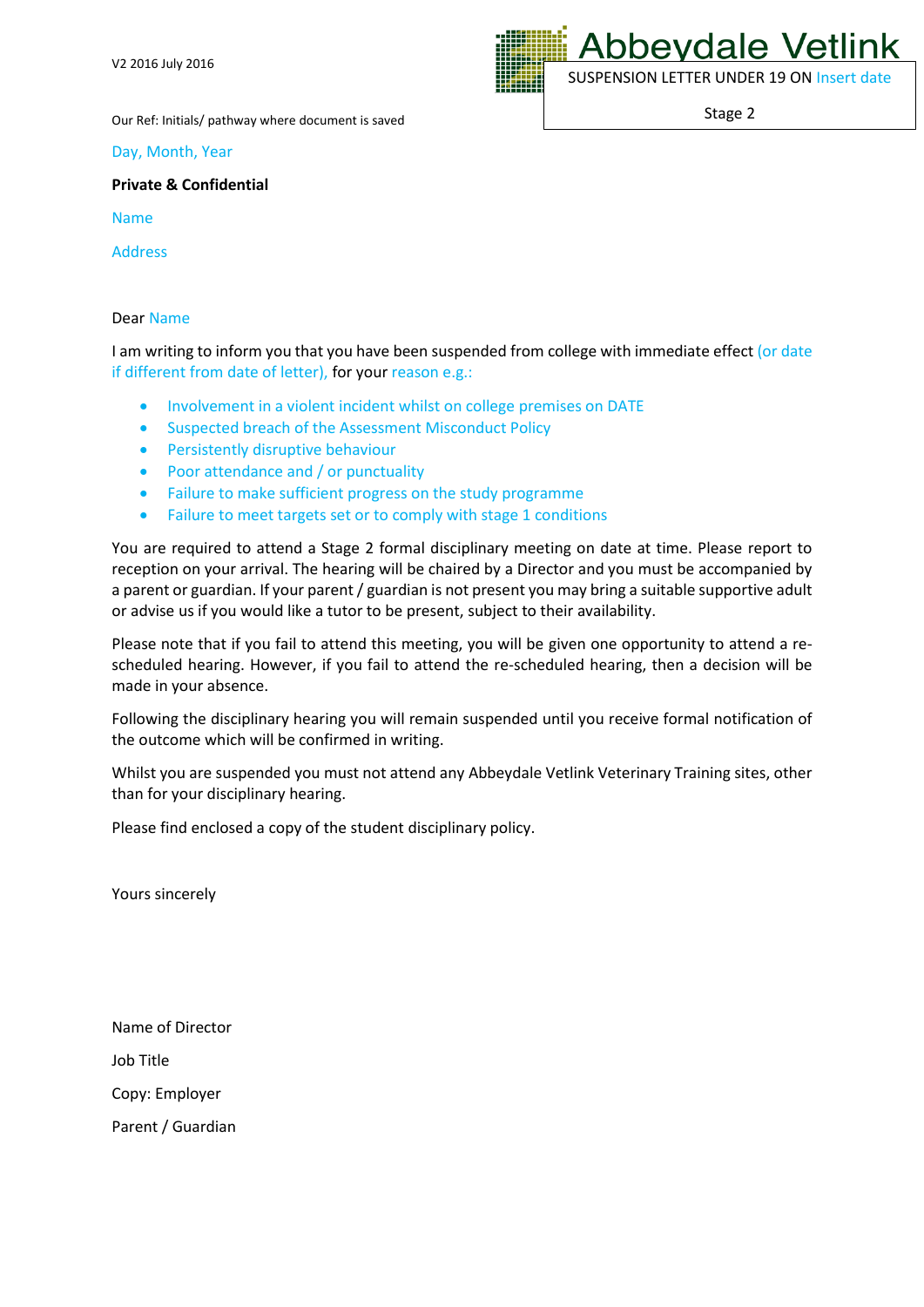Ahheydale Vetlink

SUSPENSION LETTER OVER 19 ON insert date

STAGE 2

Our Ref: Initials/ pathway where document is saved

Day, Month, Year

#### **Private & Confidential**

Name

Address

Dear Name

I am writing to inform you that you have been suspended from college with immediate effect (or date if different from date of letter), for your reason e.g.:

- Involvement in a violent incident whilst on college premises on DATE
- Suspected breach of the Assessment Misconduct Policy
- **•** Persistently disruptive behaviour
- Poor attendance and / or punctuality
- Failure to make sufficient progress on the study programme
- Failure to meet targets set or to comply with stage 1 conditions

You are required to attend a Stage 2 formal disciplinary meeting on date at time. Please report to reception on your arrival. The hearing will be chaired by a Director and you may bring a suitable supportive adult or advise us if you would like a tutor to be present, subject to their availability.

Please note that if you fail to attend this meeting, you will be given one opportunity to attend a rescheduled hearing. However, if you fail to attend the re-scheduled hearing, then a decision will be made in your absence.

Following the disciplinary hearing you will remain suspended until you receive formal notification of the outcome which will be confirmed in writing. Whilst you are suspended you must not attend any Abbeydale Vetlink Veterinary Training sites, other than for your disciplinary hearing.

Please find enclosed a copy of the student disciplinary policy.

Yours sincerely

Name of Director Job Title Copy: Employer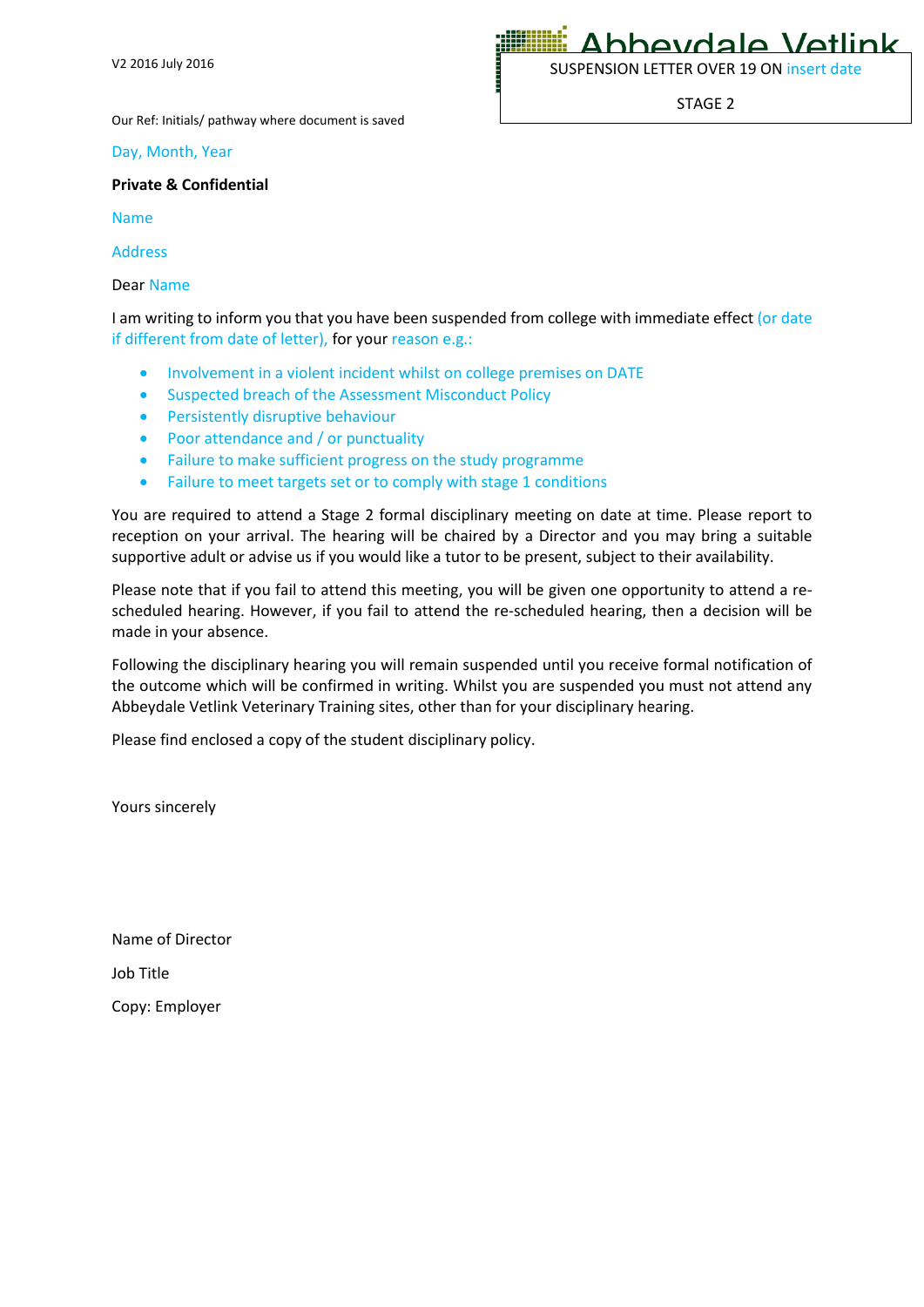

Our ref: initials/ pathway where document is saved

#### Day, Month, Year

#### **Private & Confidential**

Name

Address

Dear Name

Following your Stage 1 disciplinary meeting on date, this letter is to confirm that you have been issued with a written warning. This is due to your (reason i.e unacceptable attendance rate)

The conditions attached to this written warning are as follows:-

- There must be a significant and immediate improvement in your behaviour.
- You must attend every timetabled session and be punctual.
- Your behaviour in and around the college must adhere to the Commitment to Study
- agreement.

If there is a breach of these conditions the college will have to consider taking further disciplinary action which will lead to you being withdrawn from the course. However, I am confident that you will be able to put this matter behind you and continue to make progress on your course.

If you wish to appeal against this decision you should write to insert name, Director at the college. This should be received no later than 10 working days of thedate of this letter and should state the reasons for your appeal.

Yours sincerely

Name of Director

Job Title

Copy: Employer

Parent / Guardian (if applicable)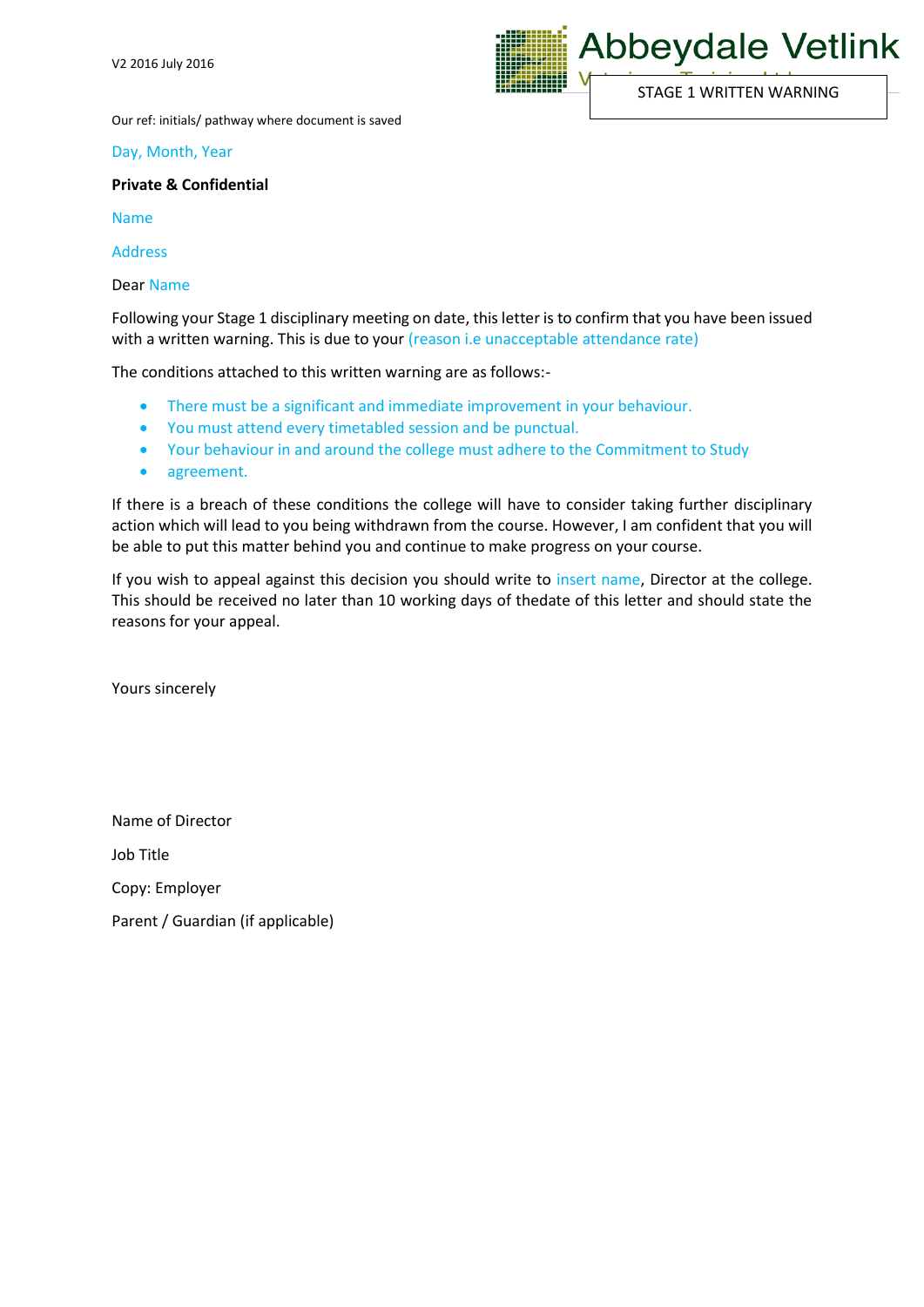Our ref: initials/ pathway where document is saved

Day, Month, Year

#### **Private & Confidential**

Name

Address

Dear Name

Following your Stage 2 disciplinary meeting on date, this letter is to confirm that you have been issued with a final written warning. This is due to your (reason i.e unacceptable attendance rate)

The conditions attached to this final written warning are as follows:-

- There must be a significant and immediate improvement in your behaviour.
- You must attend every timetabled session and be punctual.
- Your behaviour in and around the college must adhere to the Commitment to Study
- agreement.

If there is a breach of these conditions the college will have to consider taking further disciplinary action which will lead to you being withdrawn from the course. However, I am confident that you will be able to put this matter behind you and continue to make progress on your course.

If you wish to appeal against this decision you should write to insert name, at the college. This should be received no later than 10 working days of the date of this letter and should state the reasons for your appeal.

Yours sincerely

Name of Director

Job Title

Copy: Employer

Parent / Guardian (if applicable)



STAGE 2 FINAL WRITTEN WARNING